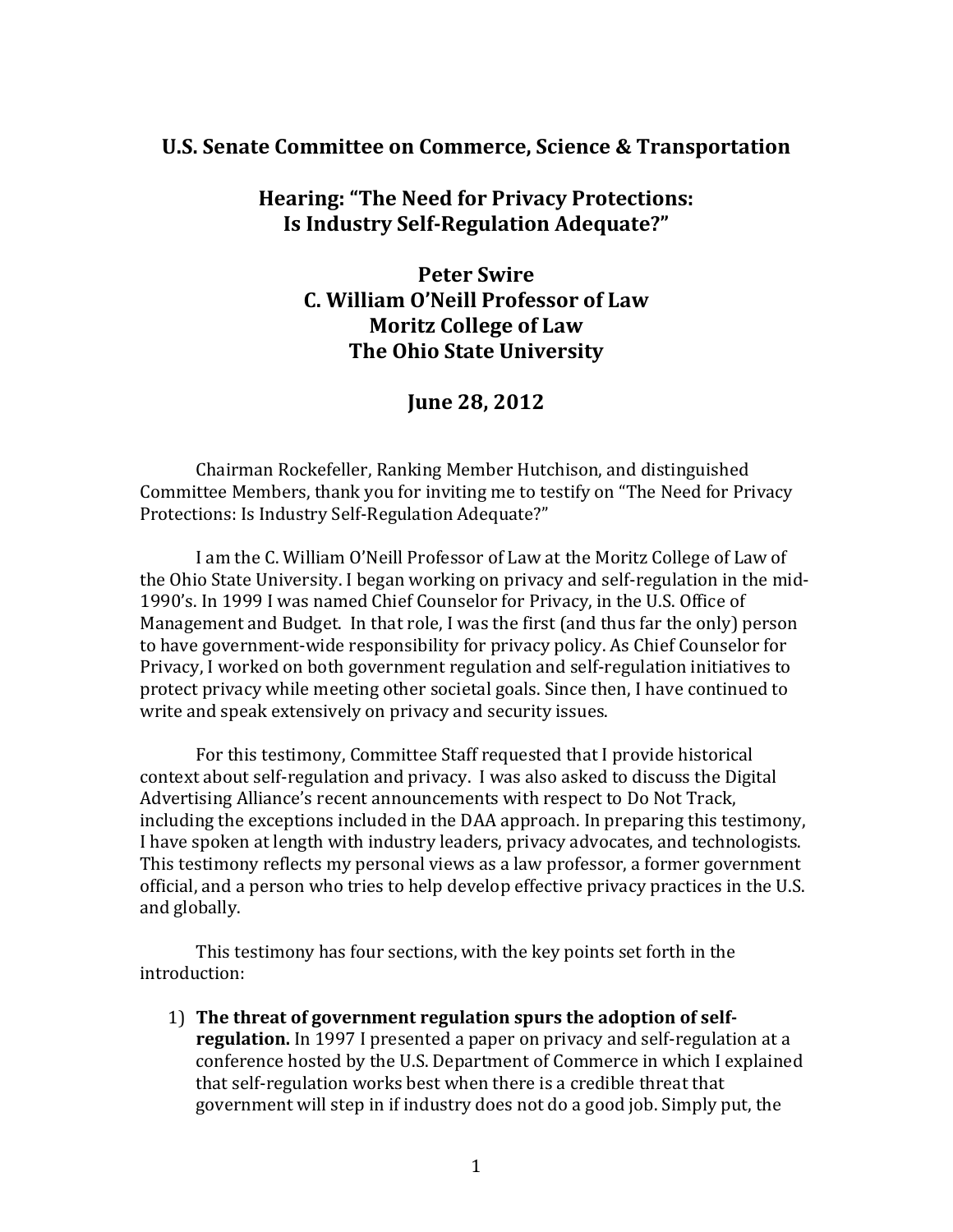industry dynamic around self-regulation is entirely transformed when there is a credible threat of government intervention.

- 2) **The history of self-regulation after the 1990's shows that self-regulation declined when the credible threat of government action eroded.** When public policy attention shifted away from privacy after the first wave of effort in the 1990's, there was little new progress in self-regulation to match technological change. Indeed, critics who have examined the history have found greatly reduced effort in self-regulation. Some self-regulatory efforts continued, and initiatives that were linked with ongoing government involvement seem to have endured more than others.
- 3) **The current wave of attention to online privacy has produced progress on Do Not Track, but with broad exceptions to the announced collection limits.** The Digital Advertising Alliance's recent announcement that members would honor a Do Not Track header is potentially important to providing users with choice about their privacy online. However, the current exceptions for market research and product development swallow the Do Not Track rule. In addition, counsel for the DAA has informed me that they are open to concrete discussion about how to further improve these definitions in practice.
- **4) We should focus more attention on technical and administrative measures for de-identification in online privacy.** The testimony concludes with a brief discussion of an area for possible win/win scenarios when it comes to privacy and beneficial uses of data online. The idea is simple – technical and administrative safeguards can help ensure data is collected and used in ways that are not linked to the individual.

In summary, there is currently strong attention on the part of Congress, the White House, and the Federal Trade Commission to Do Not Track and privacy issues for online advertising. With this public attention, now is the best opportunity to craft a good regime. When Do Not Track and related efforts are completed, there will be a temptation for policy makers to move onto other issues. That is why it is so important for the current Do Not Track standards and other current initiatives to be as well thought out as possible.

## **The Threat of Government Regulation Spurs the Adoption of Self-Regulation.**

In 1997 Secretary of Commerce William Daley and the National Telecommunications and Information Administration hosted a conference on "Privacy and Self Regulation in the Information Age." My paper for that conference, entitled "Markets, Self-Regulation, and Government Enforcement in the Protection of Personal Information,"<sup>1</sup> emphasized that self-regulation works best when there is a credible threat that government will step in if industry does not do a good job. Simply put, the threat of government regulation is what spurs the adoption of selfregulation. As discussed in the next section, this conclusion matches the historical experience in privacy self-regulation.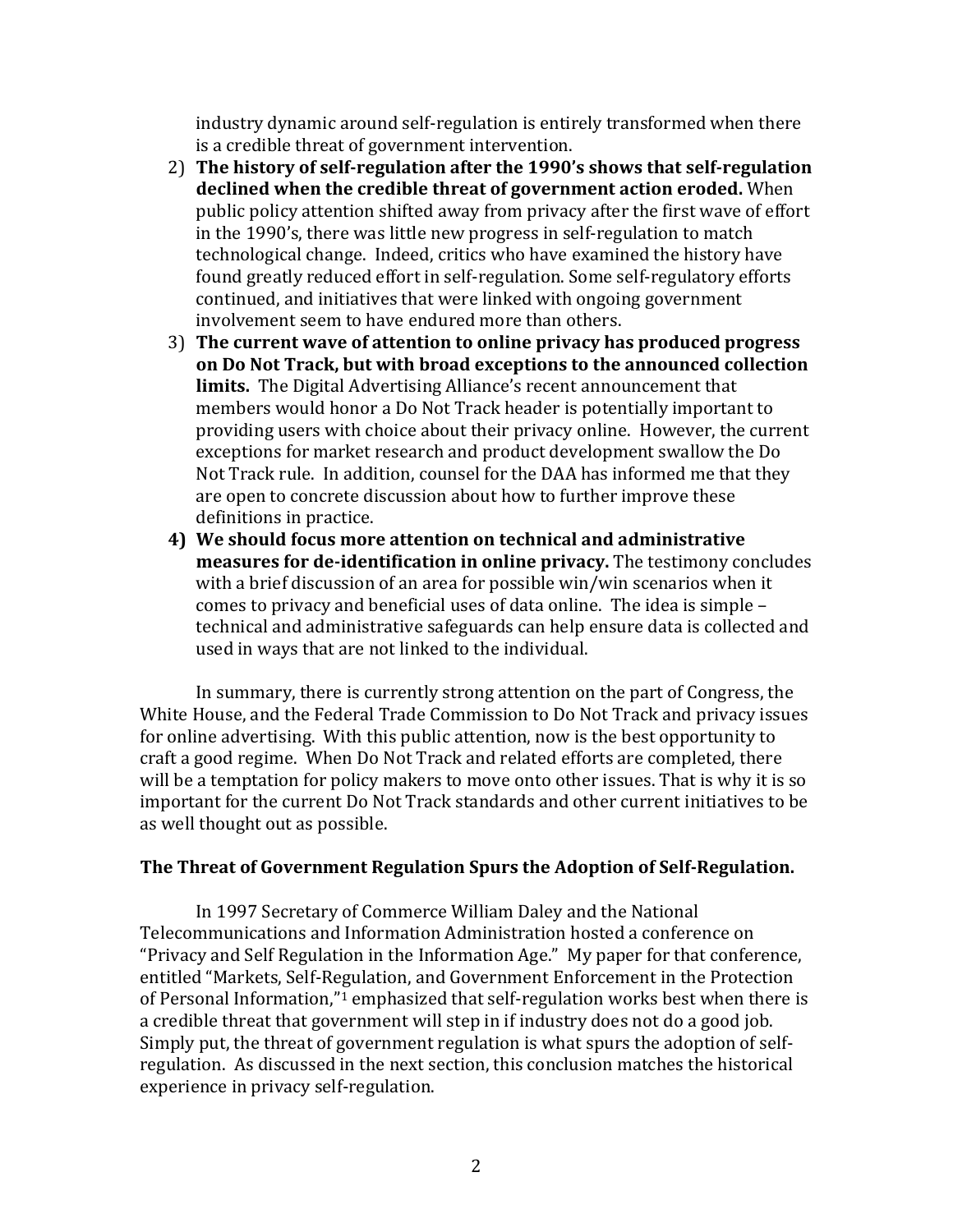Self-regulation in privacy is a potentially useful approach where there are significant market failures as well as governmental failures. The 1997 paper highlighted a market failure that still applies to today's online advertising market: "A chief failure of the market approach is that customers find it costly or impossible to monitor how companies use personal information. When consumers cannot monitor effectively, companies have an incentive to over-use personal information: the companies get the full benefit of the use (in terms of their own marketing or the fee they receive from third parties), but do not suffer for the costs of disclosure (the privacy loss to consumers)."

The challenge for consumers to monitor online collection of data today in many ways is greater than it was for consumers in 1997. During that period, the Internet was dominated by first-party sites, where the user decided to surf at a particular website that might collect data. Today, collection by third parties is famously complex.<sup>2</sup> News stories in the Wall Street Journal "What They Know" series and elsewhere have shown that even the savviest users find it difficult to opt out of online tracking in a world where cookies respawn and a typical web page can send data to literally dozens of different companies.

Along with these market imperfections, we know that government solutions are imperfect as well. Statutes and regulations are often slow to update to changed circumstances. Needed statutes sometimes face gridlock. Rules can be over-broad (prohibiting net beneficial uses) and under-broad (permitting uses that consumers would object to in the market if they knew about them).

These imperfections in market and regulatory approaches have repeatedly led those in the privacy debate to search for a third way, often called "selfregulation." There are circumstances where self-regulation may be better than the alternative approaches. For instance, self-regulation is more tempting the greater the market and government regulatory failures. Some other factors that tend to favor self-regulation include:

- Industry expertise that leads to better-informed rules;
- Use for technical standards where many participants benefit from cooperation (i.e., network effects from adoption of standards for interconnection or other purposes);
- Protections against using self-regulation for cartel or other anticompetitive purposes;
- Incentives for the industry to enhance its reputation by adopting and complying with a self-regulatory regime; and
- Effective mechanisms for enforcement through legal, reputational, or other means.

We must also be realistic about the limits of self-regulation. Sometimes selfregulation has been chosen where those involved believed a statute or regulation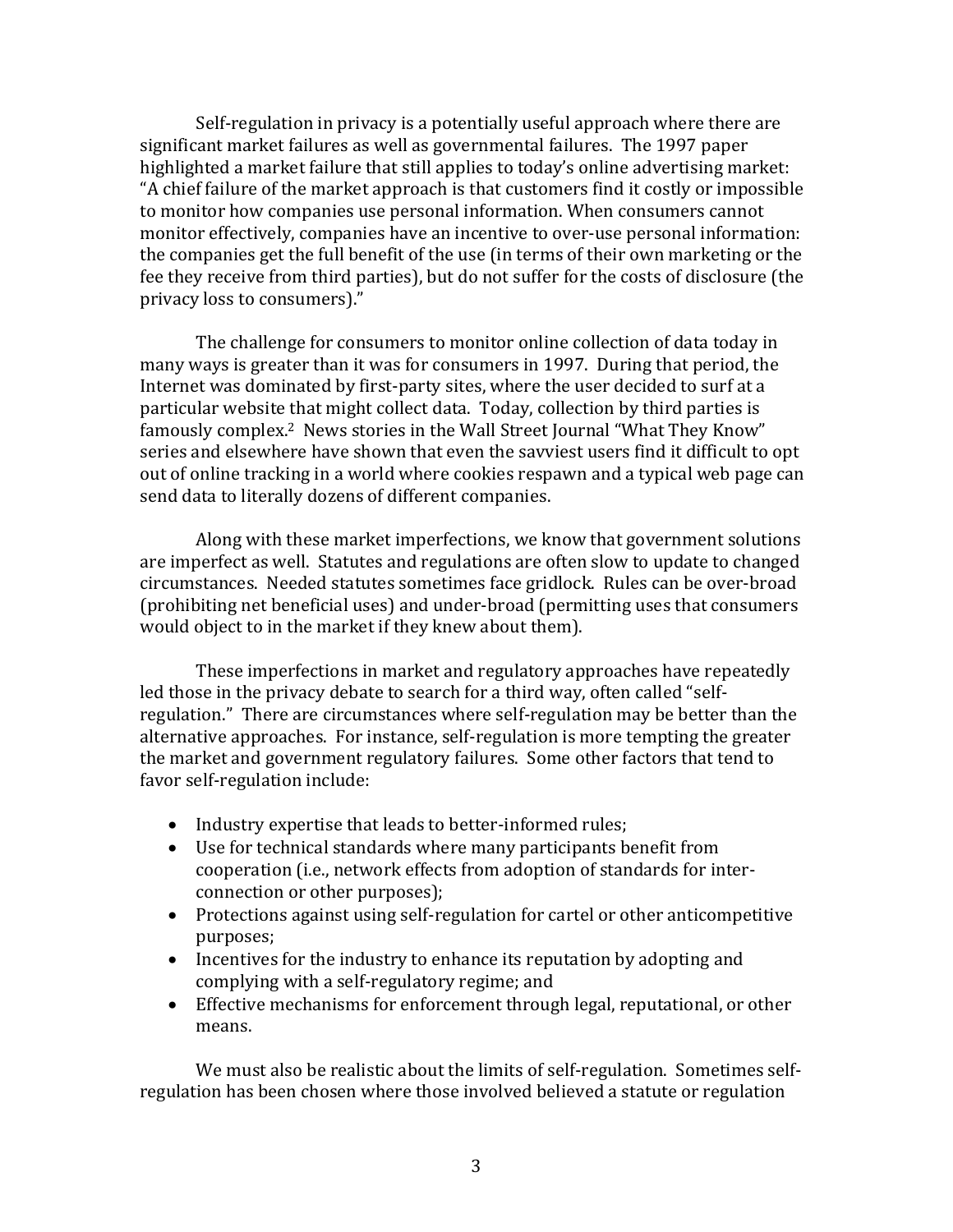would do a better job – even much-needed bills are often difficult to get through the legislative process, and the Federal Trade Commission lacks Administrative Procedure Act rulemaking authority for most privacy issues. Where obstacles to a law are serious enough, self-regulation may be the second best option.

A credible threat of government action is often the single greatest impetus to self-regulatory codes. Government action shapes the agenda, as we see today with this Senate hearing, and as the White House and FTC have shown on Do Not Track and other recent privacy issues. The threat of government action also transforms the dialogue inside industry meetings. When government is not interested, the person proposing the self-regulatory effort says: "Nothing is forcing us to do this, but the right thing would be to adopt a binding code of conduct." When legislation and regulation are looming, the industry discussion is entirely different: "If we don't do this ourselves, they will do it for us. We'll be stuck with compliance for years to come, so we better have something good to say on this issue."

## **When the Credible Threat of Government Action Erodes so Do Self-Regulatory Programs**

The United States had a "first wave" of privacy policy activity related to the Internet from roughly 1996 to 2000. <sup>3</sup> Internet privacy then became a less prominent issue, especially after the attacks of September 11, 2001 focused national attention on uses of data to fight terrorism. We are now in a "second wave" of major attention to Internet privacy. This section of the testimony discusses lessons learned from what happened after the first wave subsided. *When the credible threat of government action eroded, new self-regulatory activity essentially ceased and many self-regulatory programs eroded as well.*

This pattern matches the classic analysis of the "issue-attention cycle" by political scientist Anthony Downs, who wrote: "American public attention rarely remains sharply focused upon any one domestic issue for very long – even if it involves a continuing problem of crucial importance to society."4 Downs emphasized that we should expect interest in an issue to wax and wane. Downs' discussion is consistent with the thrust of my 1997 paper: "Over time, however, the legislative threat might ease. Agency attention may be directed elsewhere. As the threat of government action subsides, we might expect that self-regulatory efforts would also become more lax."

Examining the history of self-regulation after 2000, even defenders of selfregulation would agree that there was little new progress to match technological change, while critics are far harsher. Some self-regulatory efforts continued, and initiatives that were linked with ongoing government involvement seem to have lasted longer than others.

The World Privacy Forum has written detailed reports about the failings of self-regulation after 2000.<sup>5</sup> Here are some key conclusions: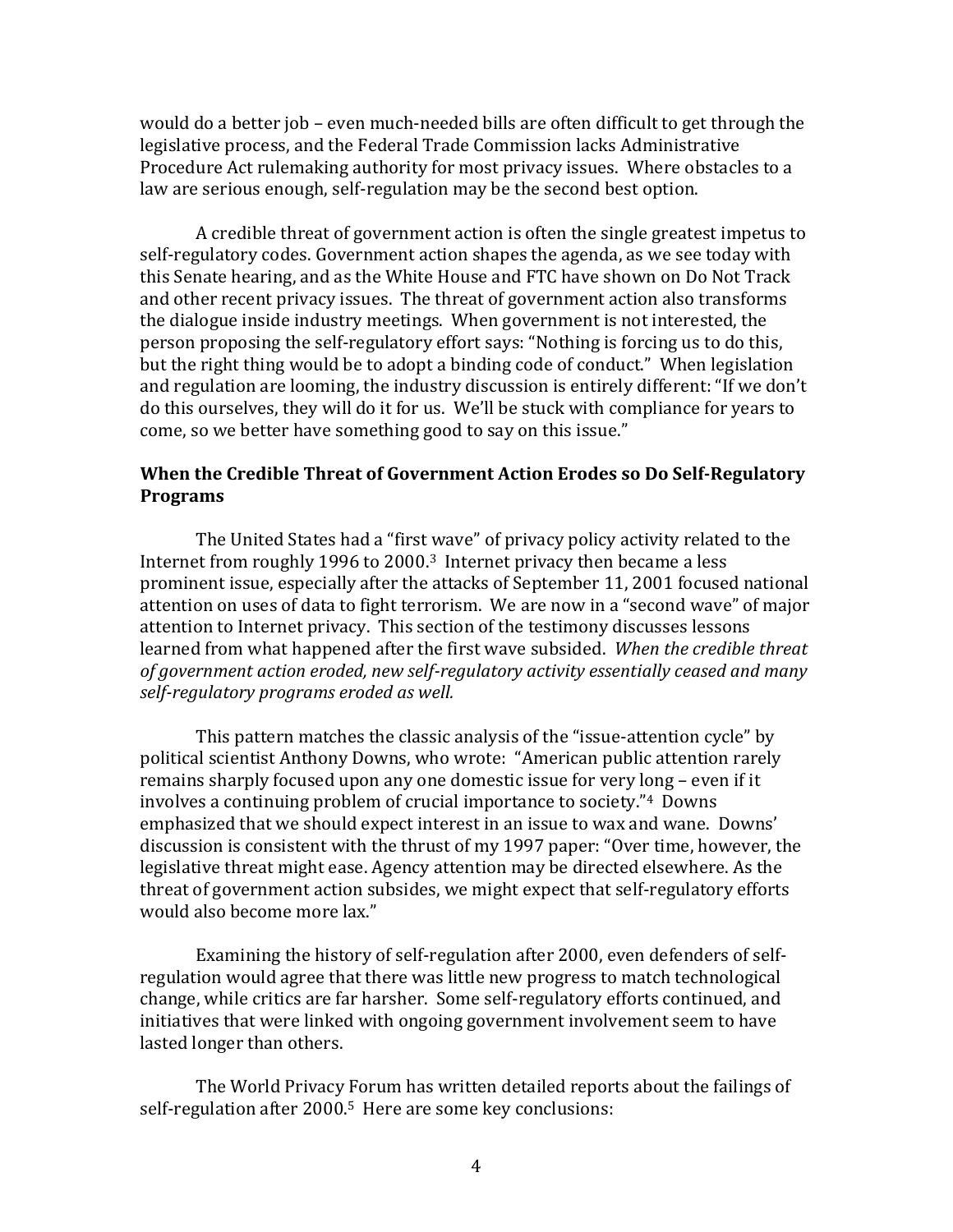- "We now have repetitive, specific, tangible examples of failed self regulation in the area of privacy. These examples are not mere anecdotes – these were significant national efforts that regulators took seriously."
- "Privacy self-regulation organizations were loudly promoted despite their limited scope and substance."
- "Privacy self-regulation organizations were structurally weak, lacking meaningful ability to enforce their own rules or maintain memberships. Those who subscribed to self-regulation were usually free to drop out at any time."

Similar conclusions come from Chris Hoofnagle, a law professor at the University of California, Berkeley and co-chair of the annual Privacy Law Scholars Conference. Based on his extensive experience with self-regulation, Hoofnagle wrote the following in 2011: "Self-regulatory groups in the privacy field often form in reaction to the threat of regulation. They create protections that largely affirm their current and prospective business practices. The consumer rights created are narrow. They do not update their standards in response to changes, until the regulatory spotlight returns. Nor do they address new actors that raise similar concerns but fall outside of the self-regulatory regime." <sup>6</sup> Just this week, Professor Hoofnagle released a study of the 100 most popular websites, finding that 21 of them placed 100 or more cookies onto users' computers, with 84% of the cookies placed by third parties.<sup>7</sup>

The World Privacy Forum highlights five prominent examples of selfregulation from the first wave. $8\,$  I quote these important examples verbatim, and then offer observations:

- 1. **"The Individual Reference Services Group** (IRSG) was announced in 1997 as a self-regulatory organization for companies that provide information that identifies or locates individuals. The group terminated in 2001, deceptively citing a newly passed regulatory law that made self-regulation unnecessary. However, that law did not cover IRSG companies."
- 2. **"The Privacy Leadership Initiative** began in 2000 to promote self regulation and to support privacy educational activities for business and for consumers. The organization lasted about two years."
- 3. **"The Online Privacy Alliance** began in 1998 with an interest in promoting industry self regulation for privacy. OPA's last reported activity appears to have taken place in 2001, although its website continues to exist and shows signs of an update in 2011."
- 4. **"The Network Advertising Initiative** had its origins in 1999, when the Federal Trade Commission showed interest in the privacy effects of online behavioral targeting. By 2003, when FTC interest in privacy regulation had evaporated, the NAI had only two members. Enforcement and audit activity lapsed as well. NAI did nothing to fulfill its promises or keep its standards up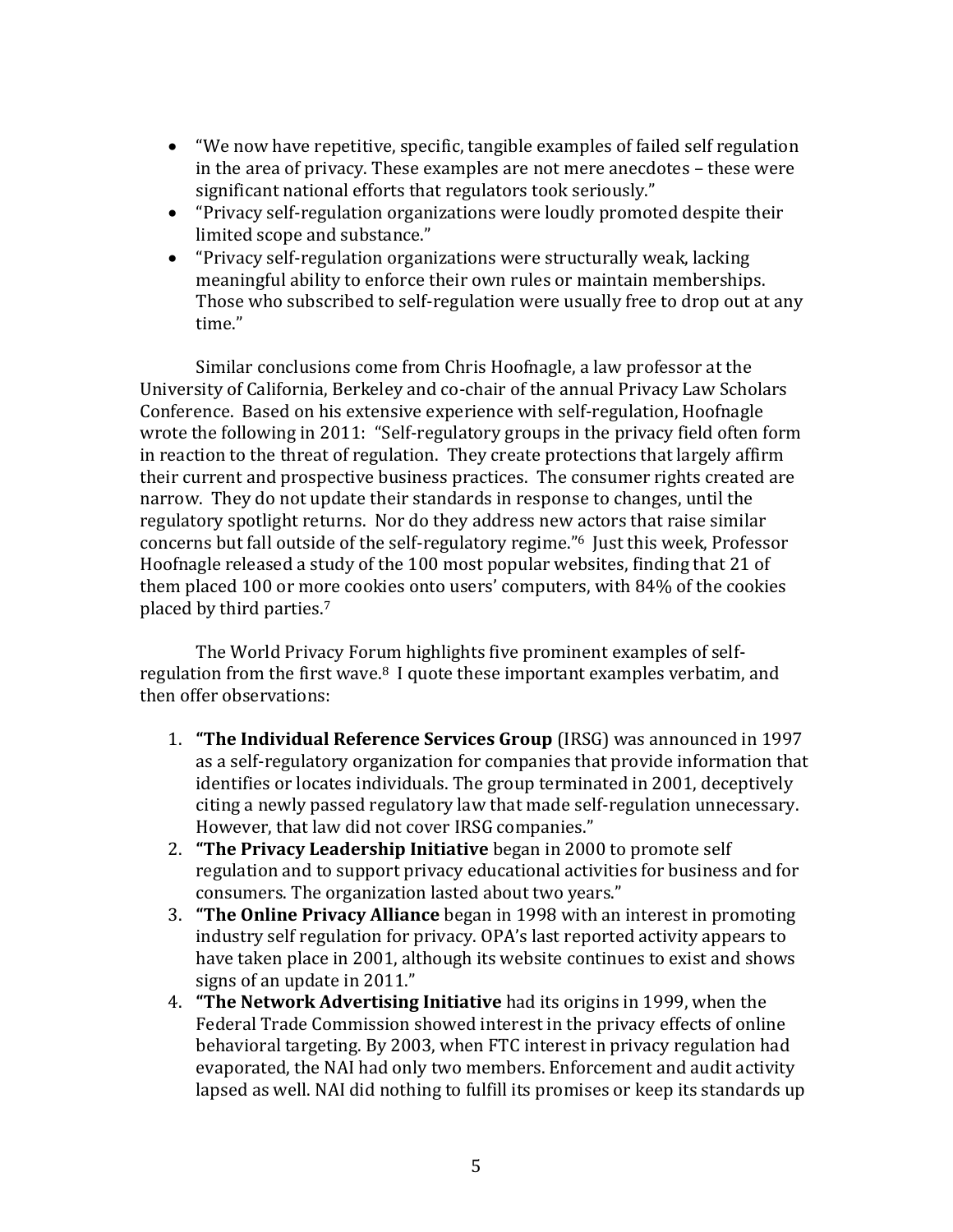to date with current technology until 2008, when FTC interest increased."

5. **"The BBBOnline Privacy Program** began in 1998, with a substantive operation that included verification, monitoring and review, consumer dispute resolution, a compliance seal, enforcement mechanisms and an educational component. Several hundred companies participated in the early years, but interest did not continue and BBBOnline stopped accepting applications in 2007."

Based on my own experience and some interviews conducted in the days leading up to this hearing, I offer the following observations on these five prominent examples. These observations are subject to the disclaimer about the limited time I have had to double-check each factual situation:

- 1. **Individual References Services Group:** A lawyer who worked with the IRSG said that passage of Gramm-Leach-Bliley was indeed the key reason for the group's demise.That law did set new limits on sales by financial institutions to data brokers. It did not, however, directly cover most activities of the data brokers who were members of IRSG. My impression is that the data broker industry felt the political pressure was off by the time the group terminated. FTC Commissioner Julie Brill has recently emphasized the need for new privacy initiatives concerning data brokers.
- 2. **Privacy Leadership Initiative:** According to published reports at the time of its creation in 2000, the PLI planned to spend \$30 to \$40 million to support self-regulation rather than have online privacy legislation. Because political attention to the issue soon faded, the sponsors apparently believed there was little reason to continue that level of effort after 2002.
- 3. **Online Privacy Alliance:** The OPA was highly visible during the privacy debates in 1998-2000. If the online privacy issue had remained prominent, I think it is likely that the OPA would have remained much more active for considerably longer.
- 4. **Network Advertising Initiative:** A senior person who worked with the NAI confirmed the low membership number (two) by 2002, after the considerable fanfare accompanying negotiation of the NAI code in 1999 and 2000. This source gave a different reason, however, for this decline: the collapse of the online advertising market when the dot.com bubble burst.
- 5. **BBBOnline Privacy Program.** One source explained its demise this way: "Its business model didn't work." It is unclear what combination of factors contributed to its demise. However, factors likely included a poor fundraising structure along with decreased demand for privacy services and a lack of political pressure for privacy protection.

As with any description of recent history, different observers are likely to emphasize different aspects of this record. My own view, however, is that the most optimistic reasonable view of privacy self-regulation after 2000 was that there was little progress until privacy began to get "hot" again in the last few years. These five prominent self-regulatory examples are consistent with the view that self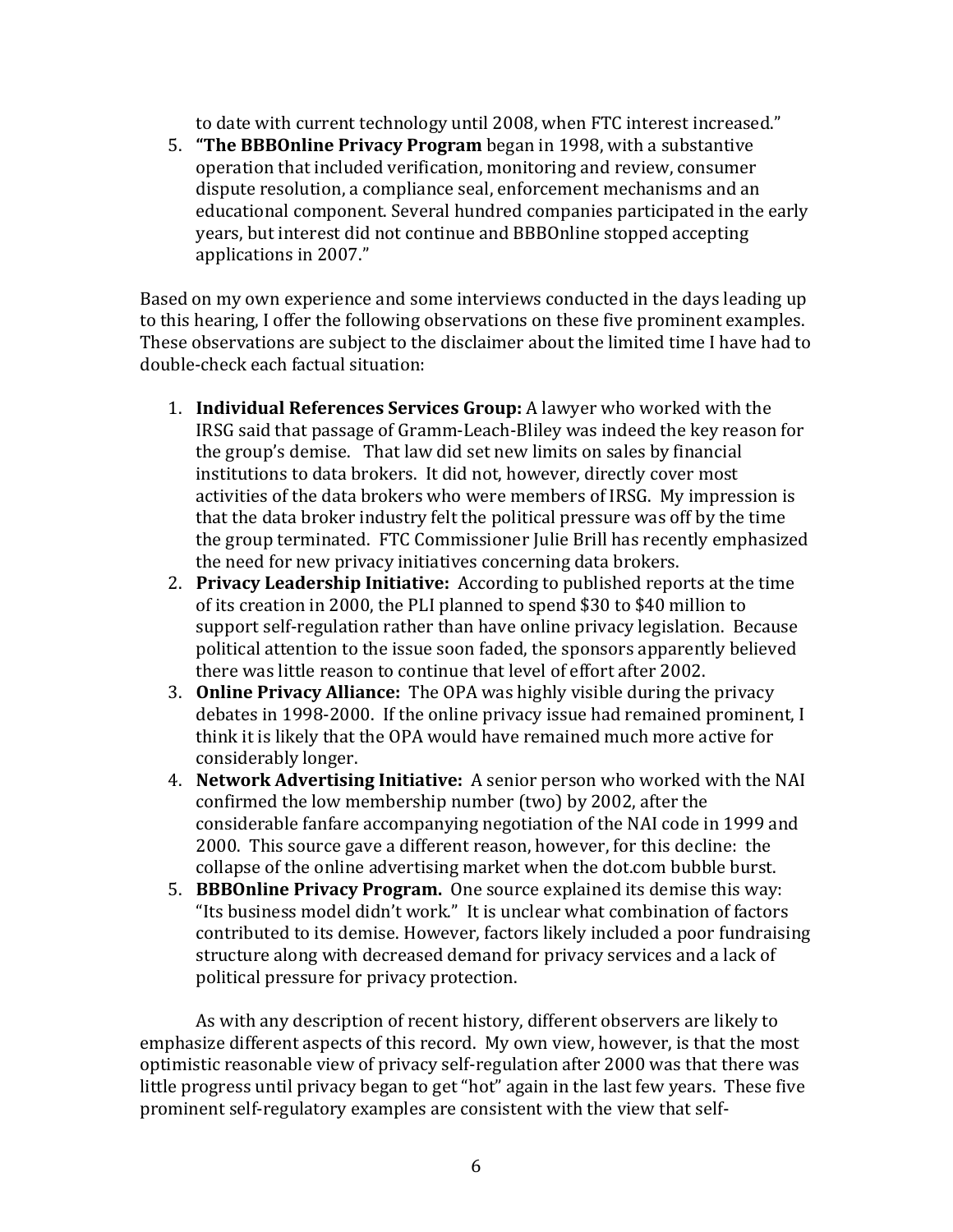regulatory effort fades as the credible threat of government intervention fades. All of these programs garnered headlines when there was political focus on protecting privacy. All of these programs also disappeared or shrunk substantially when political attention focused elsewhere.

With that said, it is useful to examine areas of self-regulation that persisted after 2000:

- **1. Website privacy policies.** I have previously written about the effectiveness of the government efforts in the late 1990's to encourage commercial websites to post privacy policies.<sup>9</sup> Within three years, the portion of commercial sites with privacy policies rose from only 12% to a resounding 90%, without legislation. Commercial websites overwhelmingly continued to post privacy policies through the 2000's, encouraged in part by a 2003 California statute that requires such polices for companies targeting consumers there. The existence of these policies is central to the FTC's ability to bring enforcement actions for deceptive trade practices. It is true, of course, that the quality of privacy policies is variable and often low. But this "self regulatory" practice of having privacy policies has remained in effect, and is now extending to the mobile application space.
- **2. CAN-SPAM.** In the late 1990's and early 2000's, responsible companies sending commercial e-mail developed codes of good practice. A fundamental element of these practices was to permit consumer choice about receiving commercial e-mail from a particular company. Congress passed the CAN-SPAM Act in 2003. The law is subject to many criticisms, notably that (as with any law) it does not create a technological blockade against malicious spammers. With that said, I submit that the law has been very successful in a core aspect of consumer choice – CAN-SPAM requires companies to include an easy unsubscribe feature in each e-mail. I personally use this feature regularly, and legitimate companies stop sending me e-mail when I unsubscribe. In this instance, a self-regulatory effort was essentially incorporated into statute, and the unsubscribe feature continues to work. The Direct Marketing Association has also continued with its E-mail Preference Service, going beyond CAN-SPAM minimum requirements.<sup>10</sup>
- 3. **Safe Harbor.** The U.S.-E.U. Safe Harbor was negotiated in 2000. Companies become subject to the Safe Harbor if they certify their membership to the Department of Commerce, and participants are considered to have "adequate" privacy protections under the E.U. Data Protection Directive. Selfregulation is a prominent part of the Safe Harbor because participants must establish an independent recourse mechanism -- must select a selfregulatory program -- to investigate unresolved complaints.11 Views about the effectiveness of the Safe Harbor vary widely. My own view is that there was a slow start initially for adoption of the Safe Harbor, but thousands of companies have entered it over time, and its principles are widely used even by companies that have not formally certified. The Safe Harbor has endured fairly well in contrast to the purely private-sector self-regulatory efforts; its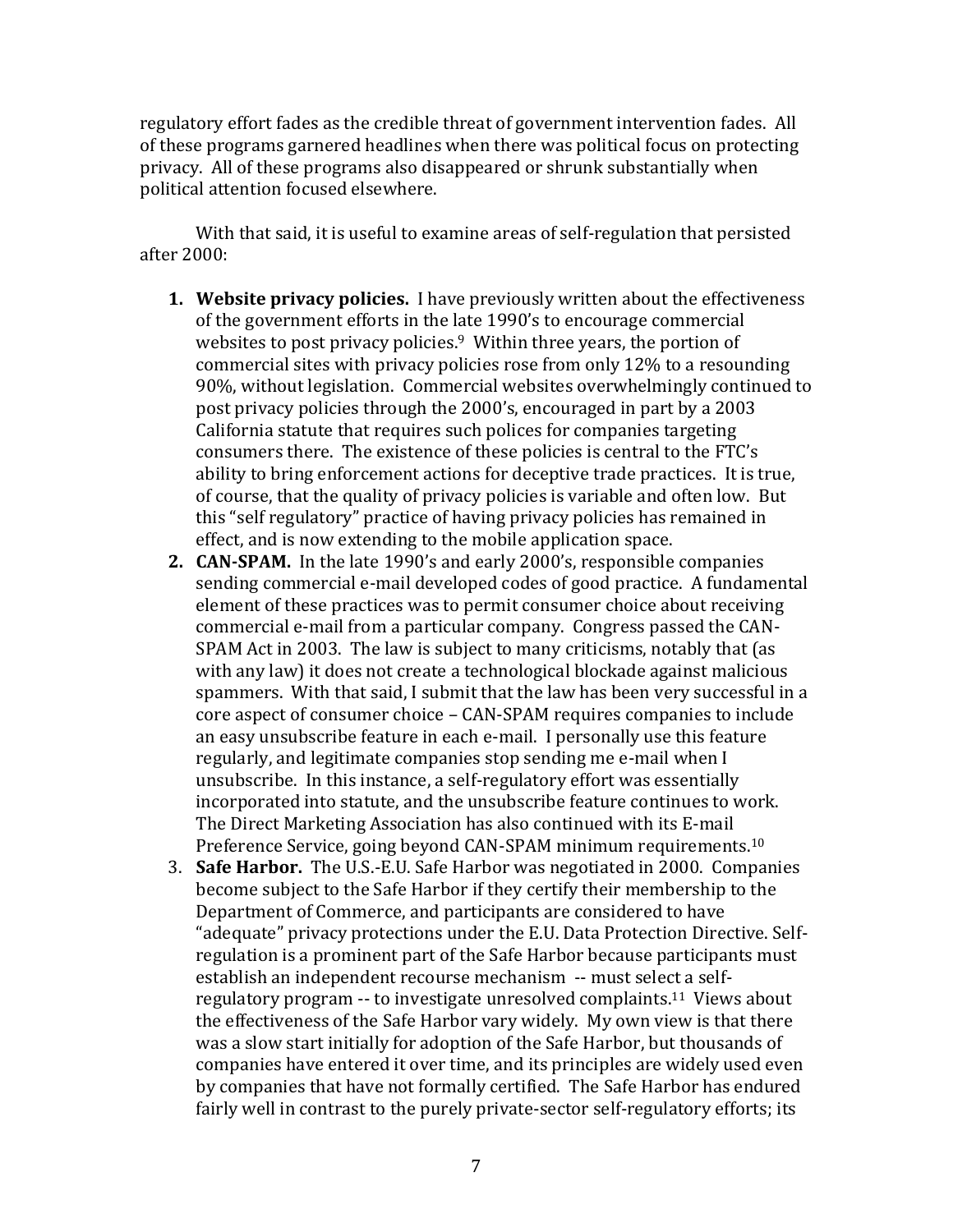official nature, furthermore, has created a helpful framework for ongoing discussions and conferences for the relevant U.S. and E.U. officials and other stakeholders.

These three examples all feature a mixed model of self-regulation, where self-regulatory codes are a precursor to or component of government action. This mixed model is sometimes called "co-regulation," to emphasize the explicit role the government plays along with industry and other stakeholders. Historical evidence from the first wave of Internet privacy, however, suggests that co-regulatory efforts survived better through the highs and lows of the issue-attention cycle than did pure self-regulatory approaches.

### **The current wave of attention to online privacy has produced progress on Do Not Track, but with broad exceptions to the announced collection limits.**

In the last few years, online privacy has become a hot issue again. Three major industry trends are driving this process: the rise of Facebook and other social media sites; the rapid growth in mobile devices, with their implications for location privacy; and the online advertising issues that are the subject of this hearing.<sup>12</sup> These industry trends have been extensively covered in the press. These technological and market changes have prompted political leaders to respond. The E.U. has promulgated a directive limiting use of online cookies and now its draft omnibus Data Protection Regulation. The Administration issued its Green Paper and now its Consumer Online Privacy Bill of Rights. The FTC has been very active on privacy, and has focused public attention on Do Not Track. Congress has devoted much more time to privacy, including today's hearing.

The issue-attention cycle has returned to online privacy. Predictably, so has self-regulation. The Network Advertising Initiative has recovered from its slump in the early 2000's to reach a record membership and level of activity. The Digital Advertising Alliance has spent an enormous number of hours bringing to the table a wide range of players who have never before worked in such detail on privacy issues. Later this month, the Commerce Department will convene a multistakeholder process to address mobile application privacy issues.

Committee Staff have specifically asked me to discuss the Digital Advertising Alliance's recent announcements with respect to Do Not Track, including the exceptions included in the DAA approach. *In my view, the DAA's announcement to honor a Do Not Track header is potentially important to providing users with choice about their privacy online. In their current form, however, the exceptions for market research and product development swallow the Do Not Track rule. In addition, counsel for the DAA has informed me that they are open to concrete discussion about how to further improve these definitions in practice.*

The DAA is a coalition of online advertising organizations, including the Association of National Advertisers, whose President, Bob Liodice, is testifying here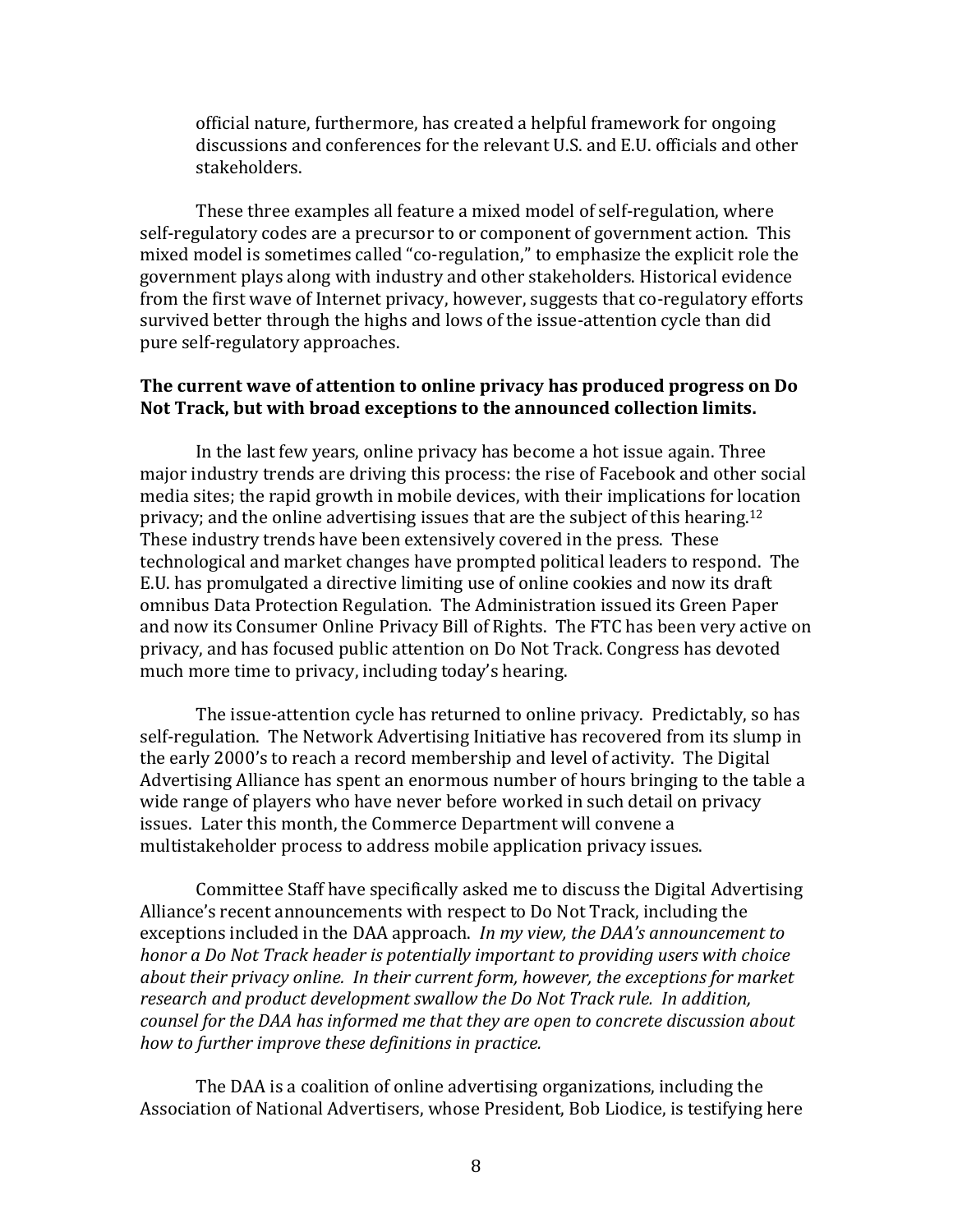today. In 2009, the DAA released "Self-Regulatory Principles for Online Behavioral Advertising," which contained principles on education, transparency, consumer control, data security, material changes, sensitive data, and accountability. <sup>13</sup> In November, 2011, the DAA released "Self-Regulatory Principles for Multi-Site Data," which extended the 2009 principles beyond online behavioral advertising and also defined a number of important exceptions. In connection with the White House privacy event in February, the DAA agreed that its members would comply when consumers selected Do Not Track in their browsers, with enforcement by the FTC.<sup>14</sup>

These actions by the DAA have accompanied lengthy negotiations on a standard for Do Not Track in the World Wide Web Consortium (W3C). The W3C is a respected organization that has been instrumental to promulgation of many of the technical standards at the core of the modern Internet. The W3C process has involved privacy advocates, technologists, and industry leaders, including members of the DAA. I have not personally attended the W3C meetings, but I have stayed in close contact with participants from all the major perspectives. The W3C working group met for three days last week in Seattle. Although there has been important progress toward consensus on some issues, the scope of the exceptions has remained controversial, including but not limited to the exceptions for market research and product placement.

To place these exceptions in context, the consumer control part of the 2009 DAA principles enables "users of Web sites at which data is collected for online behavioral advertising purposes the ability to choose whether data is collected and used or transferred to a non-affiliate for such purposes." The 2011 DAA principles go further by saying that third parties and service providers "should provide consumers with transparency and consumer control" for purposes other than online behavioral advertising. Along with these limits on collection of multi-site data, the 2011 principles restrict the use of multi-site data for eligibility for employment, credit, health care, or insurance.

The 2011 principles contain important exceptions to the general rule of transparency and consumer control. One category of exceptions is for "operations and system management purposes." Those purposes appear quite broad: "intellectual property protection; compliance, public purpose and consumer safety; authentication, verification, fraud prevention and security; billing or product or service fulfillment; or Reporting or Delivery." There is also an exception for data that will go through a de-identification process, as discussed further below.

I will focus my remarks on the remarkably broad exceptions in the 2011 DAA principles, "for market research or product development." These exceptions are so open-ended that I have not been able to discern any limits on collection under them. Market research includes "research about consumers."15 That would seem to include keeping track of every click made by a consumer. Market research also includes analysis of "consumer preferences and behaviors." Again, if I were an FTC enforcer, I don't know what lies outside the scope of the exception. The definition of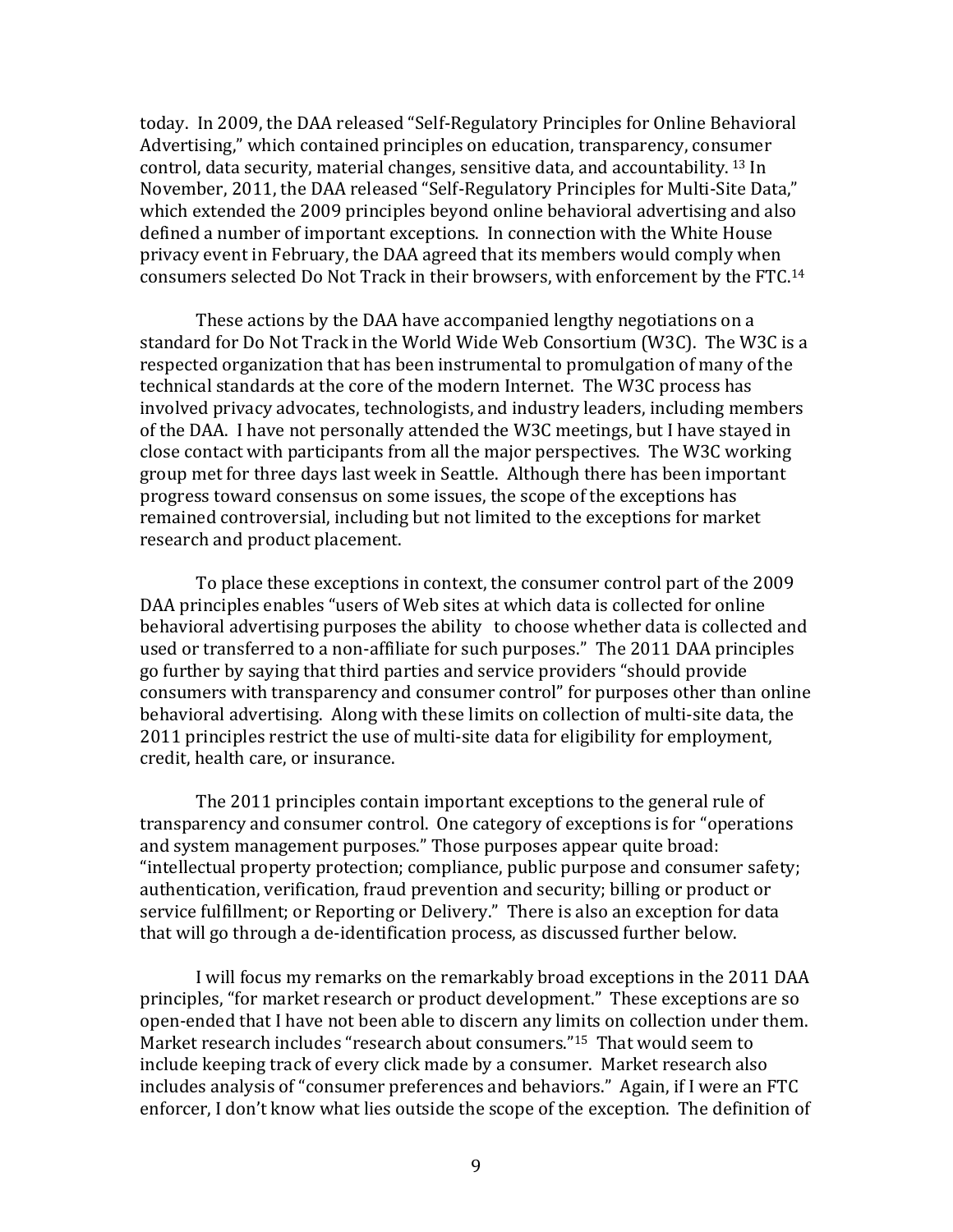product development is similarly broad. It includes analysis of "the characteristics of a market or group of consumers." To analyze a "group of consumers" would seemingly permit collecting each click made by those consumers. Similarly, product development includes analysis of "the performance of a product, service, or feature."

The 2011 DAA principles place one limit on information collected under the market research and product development exceptions. They state that the terms do not "include sales, promotional, or marketing activities directed at a specific computer or device." Thus, companies should not collect information from Alice or Bob under the exceptions, and then use their specific knowledge about Alice or Bob to target their computers or other devices. The scope of this consumer protection, however, is currently unclear. The principles do permit any contact back to the computer of Alice or Bob "based on an aggregate use of data." The current principles do not offer further guidance on what is permitted based on that aggregate use of data.

After reading the text of these exceptions to prepare this testimony, I then spoke about experts from both industry and the advocacy community to test the accuracy of my reading. My understanding, under the 2011 DAA principles, is that under the market research and product development exceptions:

- Companies have no transparency requirement;
- Companies have no consumer choice requirement;
- Companies can keep the data indefinitely;
- Companies can identify data that is collected without the user's name, and combine it with identified data;
- Companies can combine their data with data from other sources, to build up a more detailed profile; and
- Companies can share data with other third parties so long as it is not used to market back to the specific computer or device.

To summarize, the 2011 DAA principles have a section called "Limitations on the Collection of Multi-Site Data." The market research and product development exceptions are part of that section. As drafted, it is difficult to see what limitations on collection could be enforced given the breadth of the exceptions.

What should be done in light of these findings? The counsel for the DAA, has informed me that they are open to concrete discussions about how to further improve these definitions in practice. Counsel specifically understood that I would state that in this testimony.

My view is that considerably more work needs to be done in defining the market research and product development exceptions. As one person, I don't presume to know the answers to these complex questions. I do believe, however,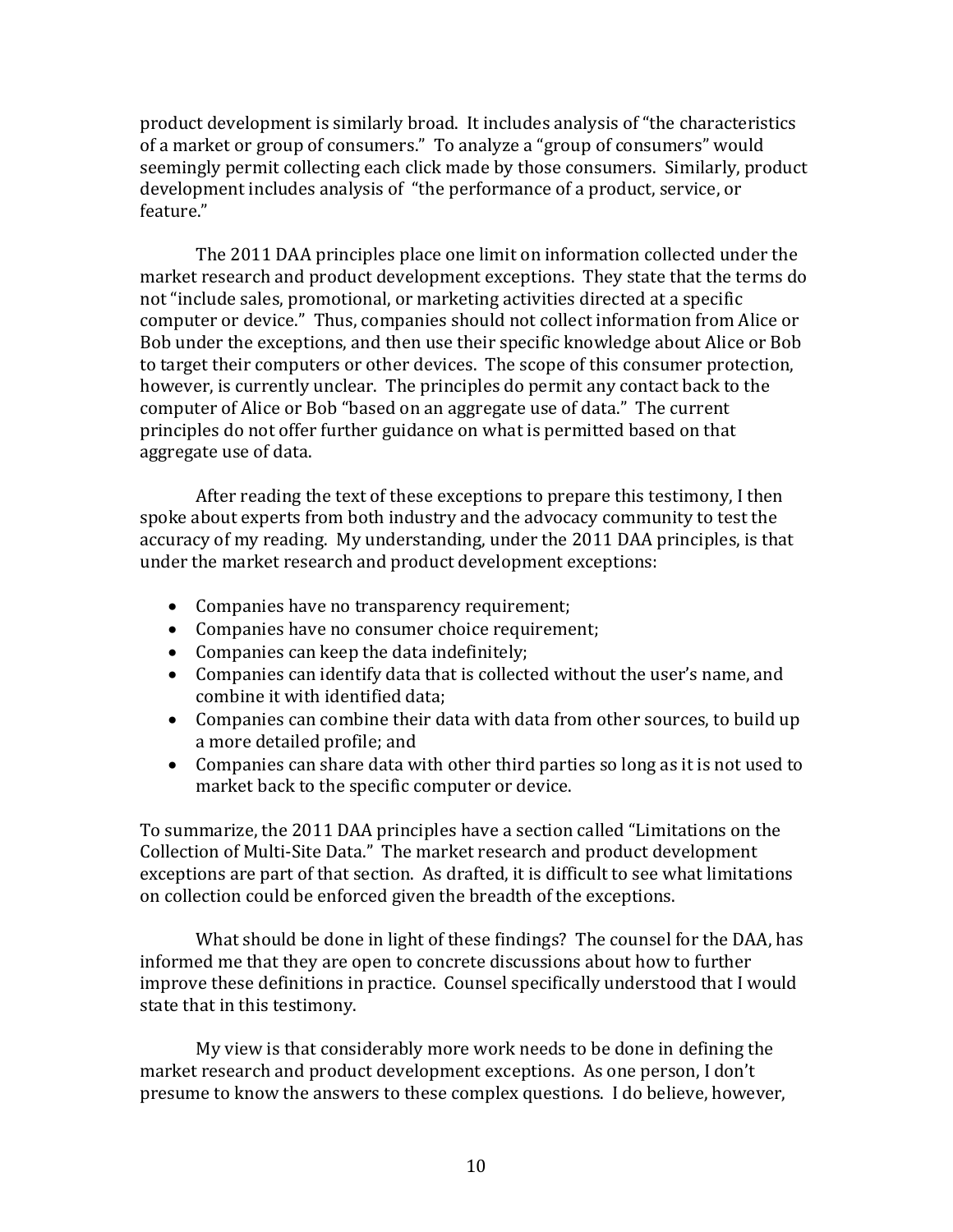that participants can get helpful insights from the way that market research and research generally have been handled in other contexts that implicate privacy. For instance, telephone market research has existed for decades. My understanding is that there are well-developed practices, and perhaps codes of conduct, for protecting confidentiality in telephone market research. To my knowledge, there have not been recent scandals about whether Gallup or some other research firm has re-identified an individual's response to a telephone survey. Based on discussions with participants in the W3C process, these offline market research precedents have not been discussed at the W3C. Perhaps the online community can learn from the historical practice for offline market research.

Similarly, we have extensive experience on how to define and conduct research in other settings. Many federal agencies gather data for statistical research, from the Census to economic statistics and many other purposes. These agencies have years of experience of how to get needed statistical information while preserving confidentiality, and the current online advertising debates should draw on that expertise.16 Under the HIPAA medical privacy rule, there are at least four methods for conducting research on protected health information: (1) individual consent; (2) de-identification of the data; (3) with authorization from an Institutional Review Board or Privacy Board; or (4) on limited data sets, where the researchers agree to comply with confidentiality conditions in order to get the data.

I am not saying that the rules for medical research should apply online; instead, the point is that *researchers have used data intensively in many settings other than online advertising. The online advertising debates should be better informed by the institutional options that have been developed in areas such as offline market research, government statistics, and medical research*.

### **Improve & Employ Technical and Administrative Measures for De-Identification in Online Privacy**

Before concluding, I will briefly discuss an area where there may be important win/win outcomes both for privacy and beneficial uses of data about online activities. With the Future of Privacy Forum, I am conducting a research project on de-identification in the online advertising space. We have received expressions of interest from industry, privacy advocates, and technologists.

The idea is simple – we should employ technical and administrative safeguards so that data is collected and used in ways that are not linked to the individual. If we can build effective safeguards, then data can be used more intensively while protecting against privacy problems.

Doing de-identification well is a challenging problem, but I believe we are now in a time when more work is needed about how to do it online. In its recent report, the FTC proposed a promising approach to de-identification, which includes technical measures as well as public statements from companies that they will not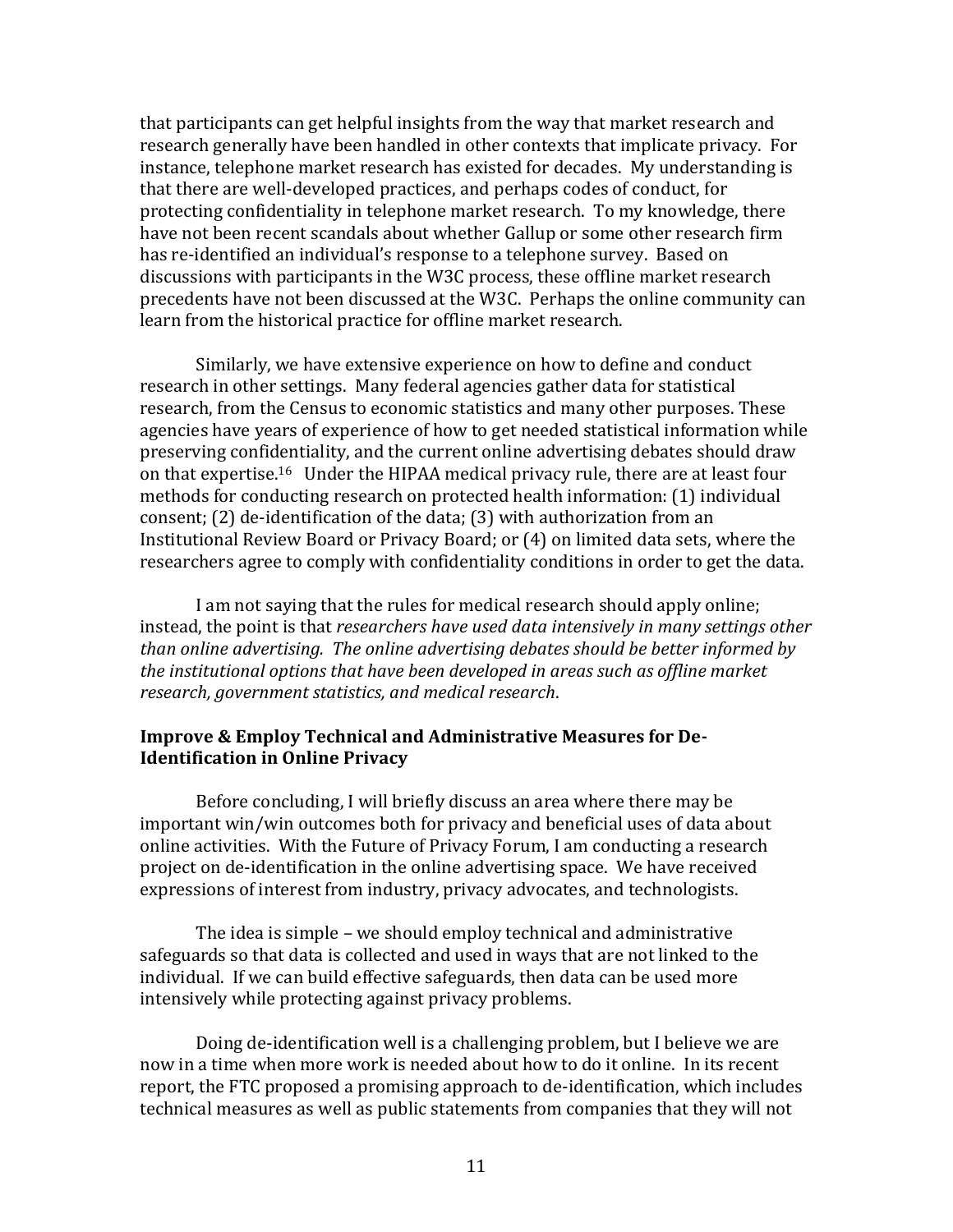re-identify individuals, with those statements being enforceable under the FTC Act.<sup>17</sup> The 2011 DAA principles contemplate greater use of de-identification, where "an entity has taken reasonable steps to ensure that the data cannot reasonably be re-associated or connected to an individual." I have started to write on this topic,<sup>18</sup> and recently submitted comments to the Department of Commerce about how deidentification could be a candidate for a multi-stakeholder process.<sup>19</sup>

Due to its highly technical nature, it is difficult to craft a statute that states specifically how to achieve de-identification. To date, there has not been enough work to understand what mix of technical and administrative safeguards will best protect privacy while also enabling beneficial uses of information. I hope that many parties will focus more attention on how to build de-identification more effectively into our Internet practices.

### **Conclusion**

In conclusion, let me state my optimism about the intelligence, good faith, and willingness to work hard on these issues in industry, the privacy advocacy community, and among technologists. The online advertising eco-system today is much more complex than in the 1990's. There are major institutional challenges in understanding the technology and market forces, and coordinating a response.

In making progress on such issues, we should be informed by the history. When Congress and agencies focus on an issue, the attention often brings out the best in industry. The public attention empowers technologists and other privacy experts within companies and industry groups to convince their colleagues to take effective measures to protect privacy. By contrast, if the pressure is off, the privacy experts within industry find it more difficult to get their colleagues to protect personal information.

Getting online privacy right is important for each of us as Americans. In testimony last fall before the House Energy & Commerce Committee, I explained that a "we don't care about privacy" approach from the United States would create risks for American jobs, exports, and businesses.<sup>20</sup>

More simply, I personally would not like to have an Internet where I believed that each moment of my browsing might easily be breached and shown to the entire world. For you and your families, it would reduce the quality of the Internet if you thought that any page you visited needed to be treated like something that might be released to the public. That is not the experience we have today. However, if we do not foster good practices, then we risk losing confidence in our use of the Internet.

Thank you once again for the invitation to testify today. I am happy to respond to your questions.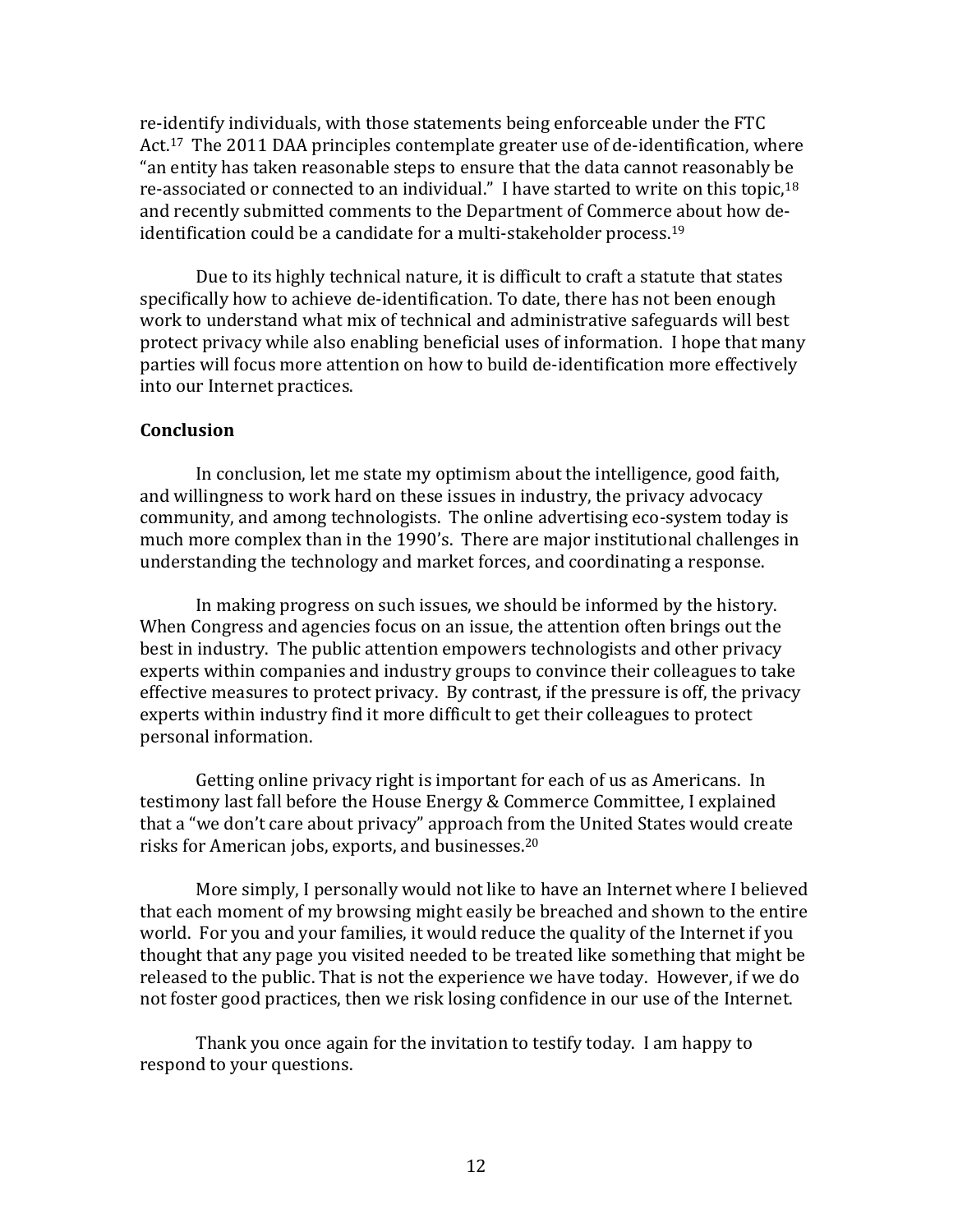## **Biographical Information**

Peter Swire is the C. William O'Neill Professor of Law at the Moritz College of Law of the Ohio State University. He began working on privacy and self-regulation in the mid-1990's. In 1998, he was the lead author, with Robert Litan, of "None of Your Business: World Data Flows, Electronic Commerce, and the European Privacy Directive," published by the Brookings Institution. In 1999, he was named Chief Counselor for Privacy, in the U.S. Office of Management and Budget. In that role, he was the first (and thus far the only) person to have government-wide responsibility for privacy policy.

As Chief Counselor for Privacy, he worked on both government regulation and self-regulation initiatives to protect privacy while meeting other societal goals. On the government regulation side, he was the White House lead on the HIPAA medical privacy rule and on the financial privacy rules implementing the Gramm-Leach-Bliley Act. For self-regulation, he worked extensively in connection with the Network Advertising Initiative code of 2000, and helped negotiate the Safe Harbor agreement for data flows between the E.U. and the U.S., including a major role under the Safe Harbor for self-regulatory associations.

In 2001, Swire returned to law teaching. He has since continued to write and speak extensively on privacy and security issues, with publications and speeches available at [www.peterswire.net.](http://www.peterswire.net/) In 2009 and 2010 he was Special Assistant to the President for Economic Policy, serving in the National Economic Council under Dr. Lawrence Summers. In 2010, he once again returned to law teaching at The Ohio State University. He lives in the D.C. area.

 $\overline{\phantom{a}}$ 

<sup>1</sup> http://ssrn.com/abstract=11472.

<sup>2</sup> A chart of the complex display advertising ecosystem is at page 4 of *Comments of the World Privacy Forum regarding the Federal Trade Commission Preliminary Staff Report "Protecting Consumer Privacy in an Era of Rapid Change,"* (2011), at http://www.ftc.gov/os/comments/privacyreportframework/00376-58005.pdf. <sup>3</sup> Peter Swire, *Why Privacy Legislation is Hot Now*, Thehill.com, June 23, 2011, at http://thehill.com/component/content/article/72-opinion/168267-why-privacylegislation-is-hot-now.

<sup>4</sup> Anthony Downs, *Up and Down with Ecology – the "Issue-Attention Cycle,"* 28 Public Interest (Summer 1972), at 38.

<sup>5</sup> Robert Gellman & Pam Dixon, *Many Failures: A Brief History of Privacy Self-Regulation in the United States*, (2011), at

[http://www.worldprivacyforum.org/pdf/WPFselfregulationhistory.pdf;](http://www.worldprivacyforum.org/pdf/WPFselfregulationhistory.pdf) World Privacy Forum, *The Network Advertising Initiative: Failing at Consumer Protection and Self Regulation*, (2007),

http://www.worldprivacyforum.org/pdf/WPF\_NAI\_report\_Nov2\_2007fs.pdf. <sup>6</sup> Chris Hoofnagle, *Can Privacy Self-Regulation Work for Consumers?*, Jan. 26, 2011, http://www.techpolicy.com/CanPrivacySelf-RegulationWork-Hoofnagle.aspx.